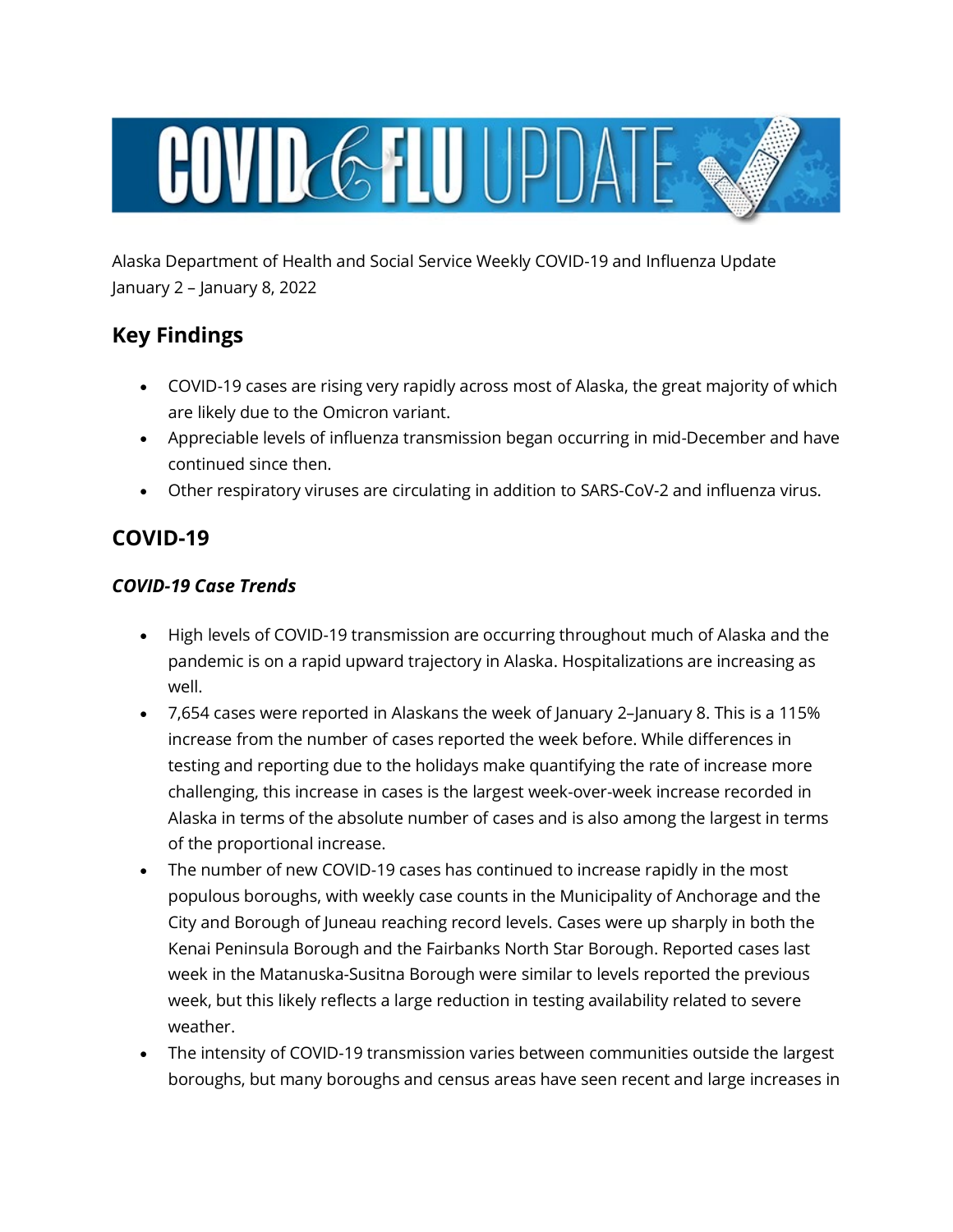COVID-19 cases and in some instances have reached levels of weekly case counts not previously seen in the pandemic.

- Community transmission of the Omicron variant has been confirmed in Anchorage and is likely widespread in Alaska. Laboratory evidence indicates that the Omicron variant has become the dominant SARS-CoV-2 variant in Alaska and is driving the sharp acceleration of the pandemic in Alaska. Visit Alaska's SARS-CoV-2 [Genomics Dashboard](https://lnks.gd/l/eyJhbGciOiJIUzI1NiJ9.eyJidWxsZXRpbl9saW5rX2lkIjoxMDAsInVyaSI6ImJwMjpjbGljayIsImJ1bGxldGluX2lkIjoiMjAyMjAxMTUuNTE4NTk4NTEiLCJ1cmwiOiJodHRwczovL2FrdmFyaWFudHMuZ2l0aHViLmlvLyJ9.OMWy-MmG1NbSvkGtt5r9inGmi8wEI-uHi8s1etl7mQM/s/1125523096/br/125100264393-l) to learn more.
- To learn more about COVID-19 cases, hospitalizations, and deaths due to COVID-19 in Alaska, visit the [Cases Dashboard](https://lnks.gd/l/eyJhbGciOiJIUzI1NiJ9.eyJidWxsZXRpbl9saW5rX2lkIjoxMDEsInVyaSI6ImJwMjpjbGljayIsImJ1bGxldGluX2lkIjoiMjAyMjAxMTUuNTE4NTk4NTEiLCJ1cmwiOiJodHRwczovL2V4cGVyaWVuY2UuYXJjZ2lzLmNvbS9leHBlcmllbmNlL2FmMmVmYzhiZmZiZjRjZGM4M2MyZDFhMTM0MzU0MDc0Lz9mb3JtPU1ZMDFTViZPQ0lEPU1ZMDFTViJ9.-2FtORcBFyFiUC44NFxBkeRegkPWewUhZONgHCzMGZY/s/1125523096/br/125100264393-l) or the [monthly report.](https://lnks.gd/l/eyJhbGciOiJIUzI1NiJ9.eyJidWxsZXRpbl9saW5rX2lkIjoxMDIsInVyaSI6ImJwMjpjbGljayIsImJ1bGxldGluX2lkIjoiMjAyMjAxMTUuNTE4NTk4NTEiLCJ1cmwiOiJodHRwczovL2Roc3MuYWxhc2thLmdvdi9kcGgvRXBpL2lkL3NpdGVhc3NldHMvcGFnZXMvSHVtYW5Db1YvQ09WSURfbW9udGhseV91cGRhdGUucGRmIn0.Zjbh7prakFlahvDnzN3KIvf5G3_eVmEBlcvuGUFWs-U/s/1125523096/br/125100264393-l) The cases dashboard includes demographic information on cases and the monthly report includes demographic information on hospitalizations and deaths.



*COVID-19 cases among Alaska residents by week of onset date.* 

| <b>Borough/Census Area</b>   | <b>Alert Level</b><br>December 20 |       | <b>Alert Level</b><br>December 27 |       | <b>Alert Level</b><br>January 3 |         | <b>Alert Level</b><br><b>January 10</b> |         |
|------------------------------|-----------------------------------|-------|-----------------------------------|-------|---------------------------------|---------|-----------------------------------------|---------|
|                              | Count                             | Rate  | Count                             | Rate  | Count                           | Rate    | Count                                   | Rate    |
| Anchorage Municipality       | 435                               | 150.5 | 393                               | 136.0 | 2,180                           | 1754.4/ | 4,709                                   | 1,629.6 |
| Fairbanks North Star Borough | 123                               | 126.6 | 125                               | 128.7 | 224                             | 230.5   | 753                                     | 775.0   |
| Juneau City and Borough      | 55                                | 173.1 | 73                                | 229.8 | 259                             | 815.2   | 531                                     | 1,671.2 |
| Kenai Peninsula Borough      | 72                                | 122.2 | 78                                | 132.4 | 100                             | 169.7   | 266                                     | 451.4   |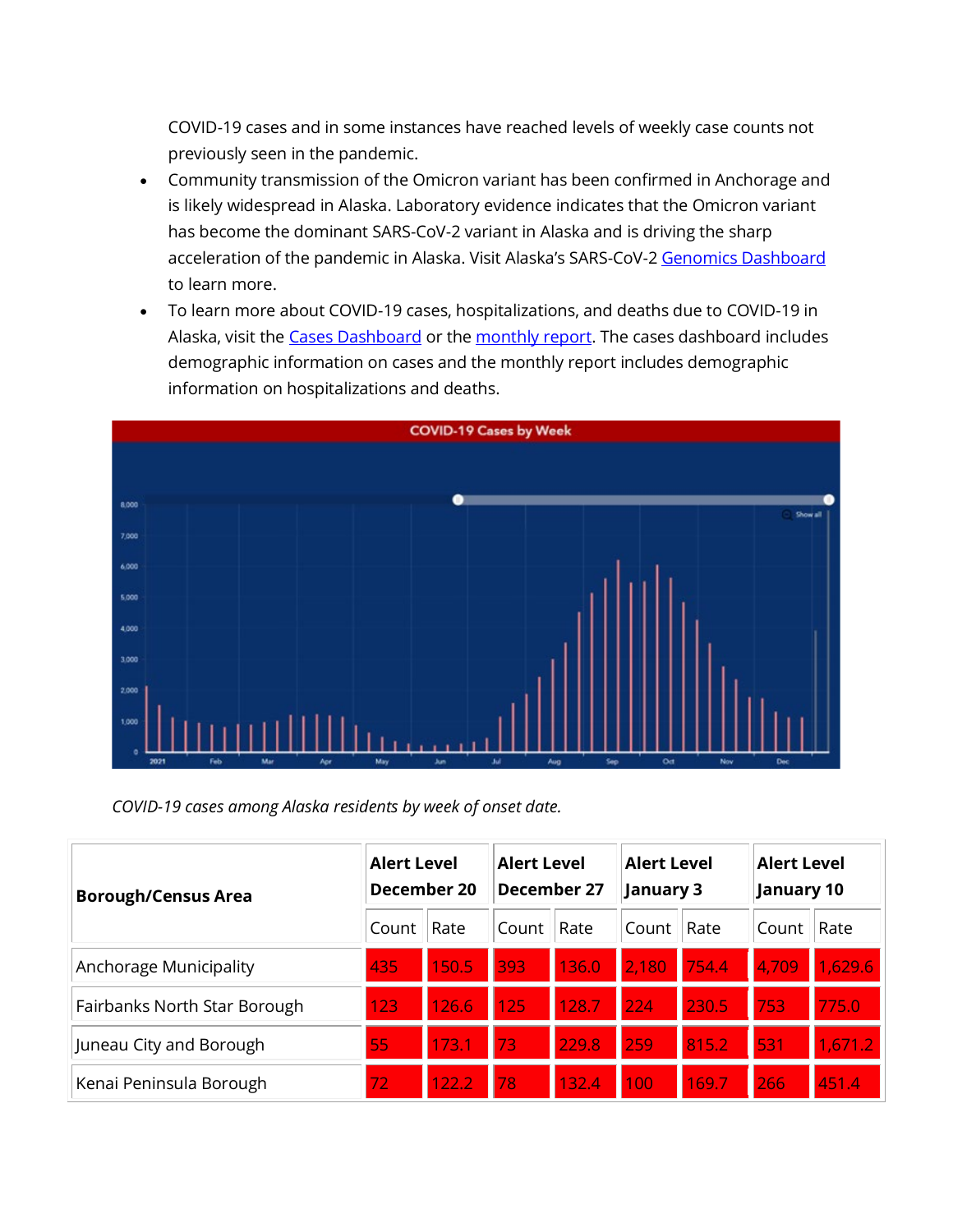| Matanuska-Susitna Region            | 181            | 168.7            | 107            | 99.7         | 439   | 409.1        | 391             | 364.4        |
|-------------------------------------|----------------|------------------|----------------|--------------|-------|--------------|-----------------|--------------|
| Nome Census Area                    | 45             | 460.6            | 19             | $194.5*$     | 25    | 255.9        | 165             | 1,689.0      |
| North Slope Borough                 | $\overline{4}$ | $***$            | 6              | $61.4*$      | 35    | 358.2        | 76              | 777.8        |
| Northwest Arctic Borough            | 17             | $224.2*$         | 15             | $197.8*$     | 44    | 580.2        | 86              | 1,134.1      |
| Chugach Census Area                 | 10             | 148.1<br>$\star$ | $\overline{2}$ | $\star\star$ | 9     | $133.3*$     | 33              | 488.8        |
| Copper River Census Area            | 3              | $\star\star$     | 6              | $222.3*$     |       | $259.4*$     | 13              | 481.7*       |
| Denali Borough                      | $\overline{0}$ | $**$             |                | $\star\star$ |       | $\star\star$ |                 | $\star\star$ |
| Southeast Fairbanks Census Area     | $\overline{2}$ | $***$            |                | $100.9*$     | 8     | $259.5*$     | $\overline{21}$ | 302.7        |
| Yukon-Koyukuk Census Area           |                | $337.0*$         | 1              | $\star\star$ | 23    | 456.0        | 76              | 1,506.7      |
| Haines Borough                      | 4              | $\star\star$     | 0              | $***$        | 32    | 1,269.8      | 38              | 1,507.9      |
| Petersburg Borough                  | 6              | 188.1            |                | 188.1*       | 5     | **           | 6               | 188.1*       |
| Sitka City and Borough              | 23             | 269.9            | 29             | 340.3        | 72    | 844.8        | 160             | 1,877.3      |
| <b>Skagway Municipality</b>         | 1              | $\star\star$     |                | $\star\star$ | 2     | $\star\star$ | 1               | $***$        |
| Wrangell City and Borough           | $\overline{0}$ | **               | 1              | $\star\star$ | 2     | $\star\star$ | 27              | 1,134.9      |
| Yakutat plus Hoonah-Angoon          | 3              | $\star\star$     | q              | $339.9*$     | 6     | $226.6*$     | 19              | $17.5*$      |
| Ketchikan Gateway Borough           | 52             | 380.2            | 52             | 380.2        | 50    | 365.6        | 72              | 526.4        |
| Prince of Wales-Hyder Census Area   |                | $14.9*$          |                | $14.9*$      | 5     | $\star\star$ | 97              | 1,592.8      |
| <b>Bethel Census Area</b>           | 31             | 173.5            | 18             | $100.7*$     | 40    | 223.9        | 120             | 671.6        |
| Kusilvak Census Area                | 52             | 642.9            | 35             | 432.7        | 17    | $210.2*$     | 97              | 1,199.3      |
| Aleutians East Borough              | $\overline{0}$ | $**$             | 1              | $***$        | 2     | $**$         | 10              | $341.9*$     |
| Aleutians West Census Area          | $\overline{0}$ | **               | 4              | $\star\star$ | 12    | $216.5*$     | 72              | 1,298.7      |
| Dillingham Census Area              | 5              | $\star\star$     |                | $146.7*$     | 14    | $293.3*$     | 26              | 544.7        |
| Kodiak Island Borough               | 8              | $63.4*$          | 13             | 03           | 57    | 452.0        | 341             | 2,704.0      |
| Bristol Bay plus Lake and Peninsula | 3              | $\star\star$     |                | $\star\star$ | 6     | $247.9*$     | 17              | $702.5*$     |
| <b>Statewide</b>                    | 1,160          | 159.1            | 1,020          | 139.9        | 3,689 | 506.1        | 8,225           | 1,128.4      |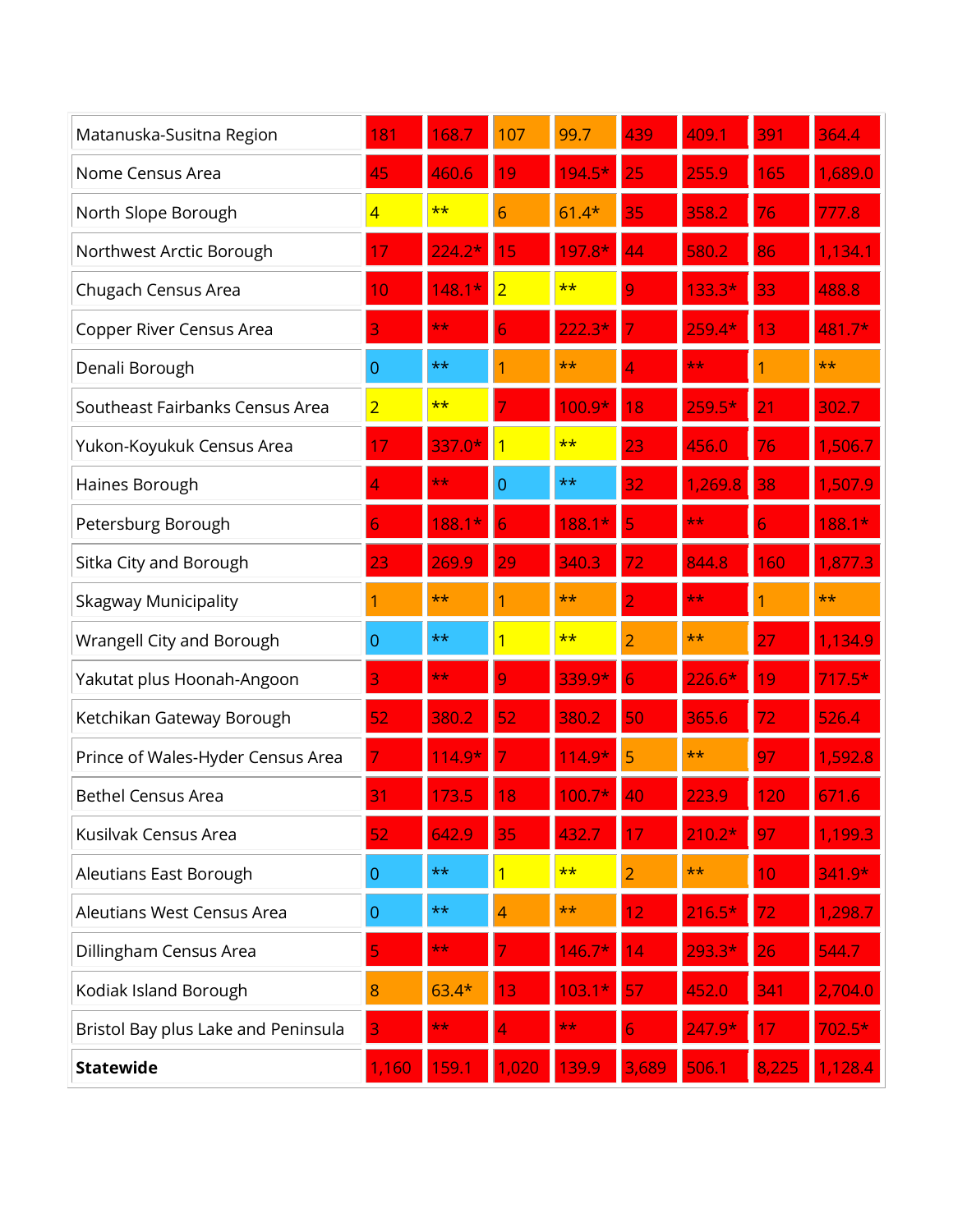*Alert levels by borough and census area are based on the number of reported cases over the past 7 days per 100,000 residents.*

*\*Rates based on <20 observations are statistically unreliable and should be used with caution. \*\*Rates based on <6 observations are not reported.*

#### *COVID-19 and Hospital Capacity*

- Hospital capacity is currently very limited because of staff being out with COVID-19 and because of high numbers of patients.
- The Crisis Care Committee remains active seeking input from, and providing guidance to, health care providers, including allocating, augmenting, or moving constrained resources during this surge to maximize the health of all Alaskans.
- As of January 10, 2022 there were 79 persons with COVID-19 in Alaska hospitals, accounting for 7.7% of all hospitalized persons. Visit the **Hospital Dashboard** for more data.



#### **Total Confirmed COVID Beds Occupied**

#### *COVID-19 and Vaccination*

- 68.2% of Alaska residents aged ≥5 years have received at least one dose of a COVID-19 vaccine. Among those who completed the primary vaccine series, 43.8% of Alaska residents ≥18 years have received their booster. Learn more about COVID-19 vaccination coverage in Alaska on the [Vaccine Dashboard.](https://lnks.gd/l/eyJhbGciOiJIUzI1NiJ9.eyJidWxsZXRpbl9saW5rX2lkIjoxMDQsInVyaSI6ImJwMjpjbGljayIsImJ1bGxldGluX2lkIjoiMjAyMjAxMTUuNTE4NTk4NTEiLCJ1cmwiOiJodHRwczovL2V4cGVyaWVuY2UuYXJjZ2lzLmNvbS9leHBlcmllbmNlL2E3ZThiZTRhZGJlNzQwYTFiYWQxMzkzODk0ZWU0MDc1LyJ9.PawjcUje96uhT_qDwpS9PJRtIv09NlyAOjDTQyFSrY4/s/1125523096/br/125100264393-l)
- Vaccines help protect against infection and against severe disease, especially when a person is up to date on vaccinations. Unvaccinated Alaskans are more than 10 times more likely to be hospitalized due to COVID-19 than Alaskans who have completed the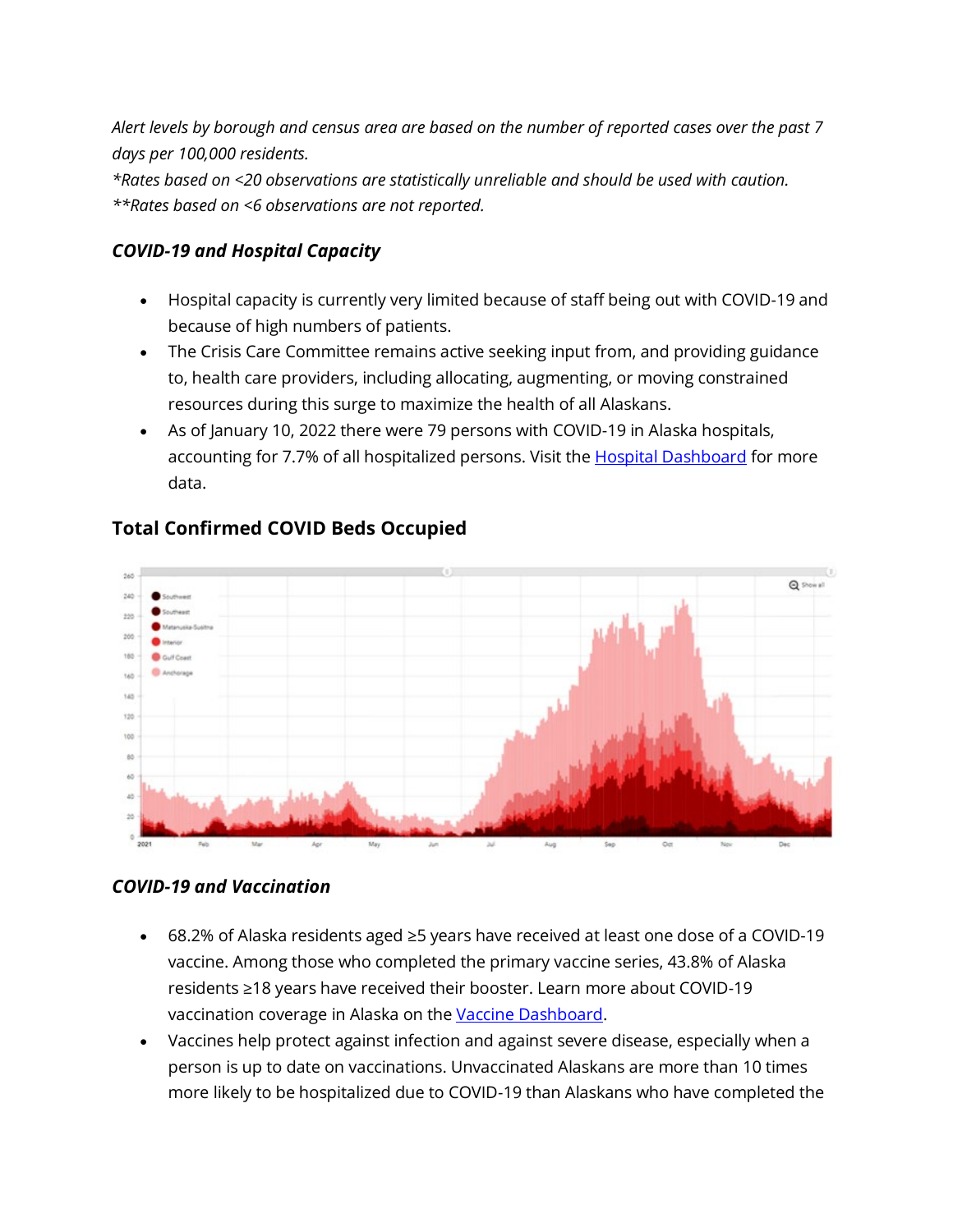primary series of COVID-19 vaccination and are more than 12 times more likely to die from COVID-19. See the [monthly report](https://lnks.gd/l/eyJhbGciOiJIUzI1NiJ9.eyJidWxsZXRpbl9saW5rX2lkIjoxMDUsInVyaSI6ImJwMjpjbGljayIsImJ1bGxldGluX2lkIjoiMjAyMjAxMTUuNTE4NTk4NTEiLCJ1cmwiOiJodHRwczovL2Roc3MuYWxhc2thLmdvdi9kcGgvRXBpL2lkL3NpdGVhc3NldHMvcGFnZXMvSHVtYW5Db1YvQ09WSURfbW9udGhseV91cGRhdGUucGRmIn0.omOC-37AsrHej5RU2yHiif971rcWsbZf_S-_vN8sEVo/s/1125523096/br/125100264393-l) to learn more.

- Among Alaska residents aged ≥5 years from January 16, 2021–January 8, 2022, 31,951 cases were documented in persons who had completed the primary series and were considered fully vaccinated. Among those vaccine-breakthrough cases, 352 hospitalizations and 112 deaths due to COVID-19 have been recorded. During that time, 69,267 cases have been documented in unvaccinated Alaskans aged ≥5 years, leading to 1,639 hospitalizations and 504 deaths. All data are preliminary and subject to change.
- During the Omicron wave, cases in vaccinated persons have become more frequent, but Alaskans who are up-to-date on their COVID-19 vaccines (i.e., completed the primary series and received a booster dose, if eligible) still have lower rates of becoming a case than those who are unvaccinated or are not up-to-date.



*In order to more easily identify changes over time, the definition of "up-to-date" as of January 8, 2022 was applied to data from all time points.*

## **Influenza ("Flu")**

• Reported influenza cases began increasing in Alaska in mid-December. The number of reported cases from the week of January 2–January 8 was similar to the number the prior week.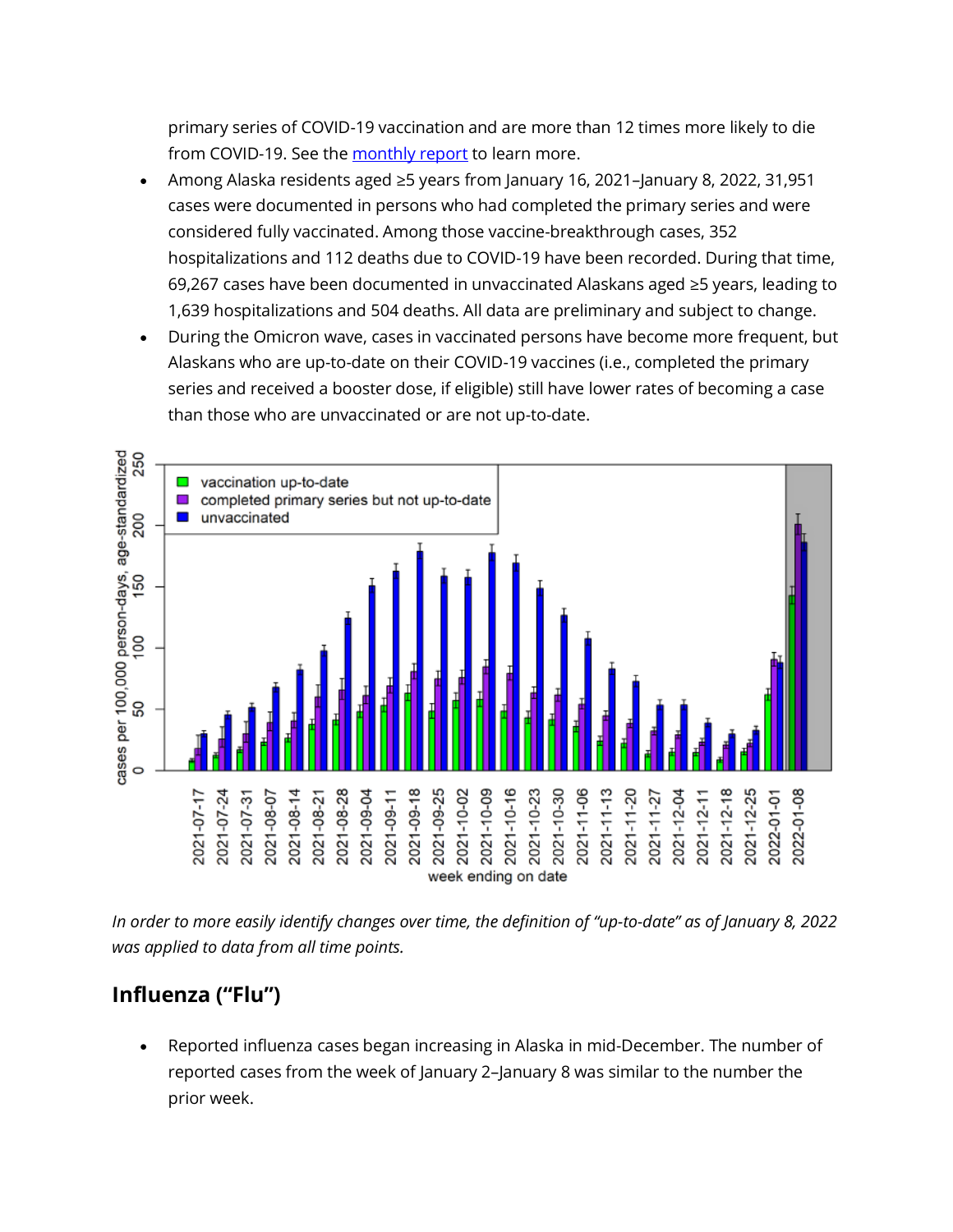- Right now, most influenza in Alaska is caused by influenza A.
- 22% of Alaskans aged ≥10 years have been vaccinated against seasonal influenza. It is not too late to get vaccinated against influenza.
- Last week, far more cases of influenza were reported from Anchorage than any other region. Learn more in the weekly [Alaska Influenza Snapshot.](https://lnks.gd/l/eyJhbGciOiJIUzI1NiJ9.eyJidWxsZXRpbl9saW5rX2lkIjoxMDYsInVyaSI6ImJwMjpjbGljayIsImJ1bGxldGluX2lkIjoiMjAyMjAxMTUuNTE4NTk4NTEiLCJ1cmwiOiJodHRwczovL2Roc3MuYWxhc2thLmdvdi9kcGgvRXBpL2lkL1NpdGVBc3NldHMvUGFnZXMvaW5mbHVlbnphL3RyZW5kcy9TbmFwc2hvdC5wZGYifQ.2p5mUVW7SP3dpal7_dUD4R2UXJO7r5wcvvyB2rutW3I/s/1125523096/br/125100264393-l)



*Positive influenza lab reports in Alaska by week of specimen collection for the 2017-2018 influenza season through present. The current season through January 8, 2022 is shown in red.* 

## **Emergency Department Visits with COVID-like or Influenza-like Illness**

- Syndromic surveillance consists of analyzing data on symptoms and diagnoses among patients visiting emergency departments in Alaska. The main goal is to identify trends. Unlike case-based surveillance, syndromic surveillance does not depend on laboratory testing.
- Influenza-like illness (ILI) is defined as having a fever and at least one other symptom, such cough or sore throat. Patients with a diagnosis of influenza are also included, regardless of symptoms.
- COVID-like illness (CLI) encompasses a broader array of respiratory and other symptoms than influenza-like illness. This category also includes any patient with a diagnosis of COVID-19, regardless of symptoms.
- Patients with a diagnosis of COVID-19 are excluded from the ILI category and, likewise, patients with a diagnosis of influenza are excluded from the CLI category. But a patient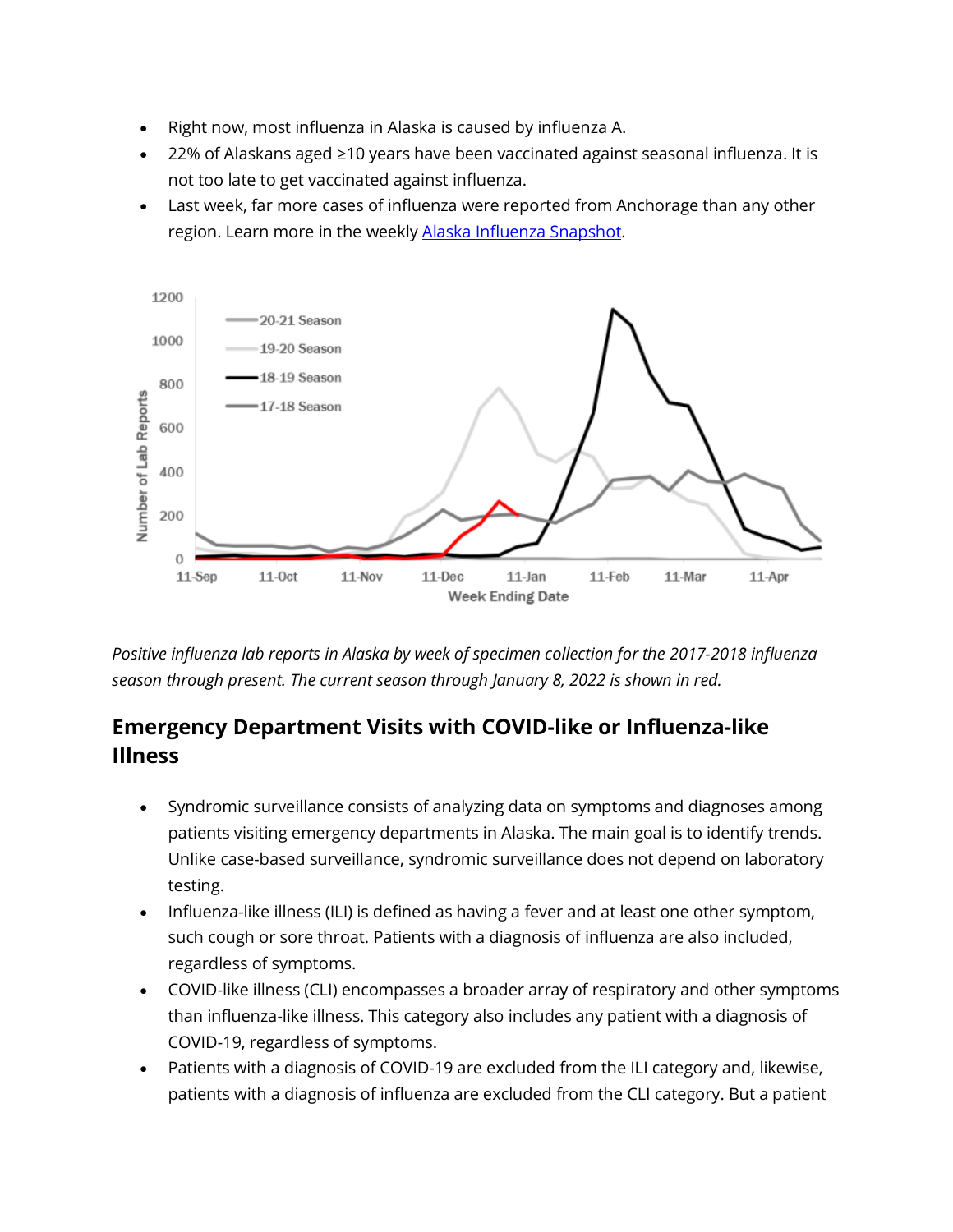without a diagnosis for either could be included in both the CLI and ILI categories. CLI and ILI may be caused by respiratory viruses other than SARS-CoV-2 and influenza virus.

- As the Delta variant wave waned in Alaska in late October and November 2021, the percentage of emergency department patients with CLI declined. However, in the past two weeks it has rapidly increased.
- ILI levels have been low for most of the past year but increased substantially in December. This increase corresponds to an increasing number of reported laboratoryconfirmed influenza cases.



### **Take action to protect yourself and your family**

- **Get vaccinated and stay up to date:** COVID-19 vaccines are available for everyone aged 5 and older. Booster shots are available for everyone aged 12 and older if enough time has passed since the initial vaccine series. Getting vaccinated and boosted will help protect you, your family, and your community against COVID-19. Learn more about [COVID-19 vaccines.](https://lnks.gd/l/eyJhbGciOiJIUzI1NiJ9.eyJidWxsZXRpbl9saW5rX2lkIjoxMDcsInVyaSI6ImJwMjpjbGljayIsImJ1bGxldGluX2lkIjoiMjAyMjAxMTUuNTE4NTk4NTEiLCJ1cmwiOiJodHRwOi8vY292aWR2YXguYWxhc2thLmdvdiJ9.zV4S5c-YyhS66fhfi4U0Kzbs2nJDkzN2Kq9ie7QRIH0/s/1125523096/br/125100264393-l) You can visit vaccines.gov or text your zip code to GETVAX (438829) in English, or VACUNA (822862) for Spanish.
- **Wear a mask indoors in public:** Wearing a well-fitting mask when in indoor public spaces, regardless of vaccination status, is an important step to take to slow the spread of COVID-19. Most Alaskans live in an area with substantial or high community transmission where this action is needed to protect your health and the health of